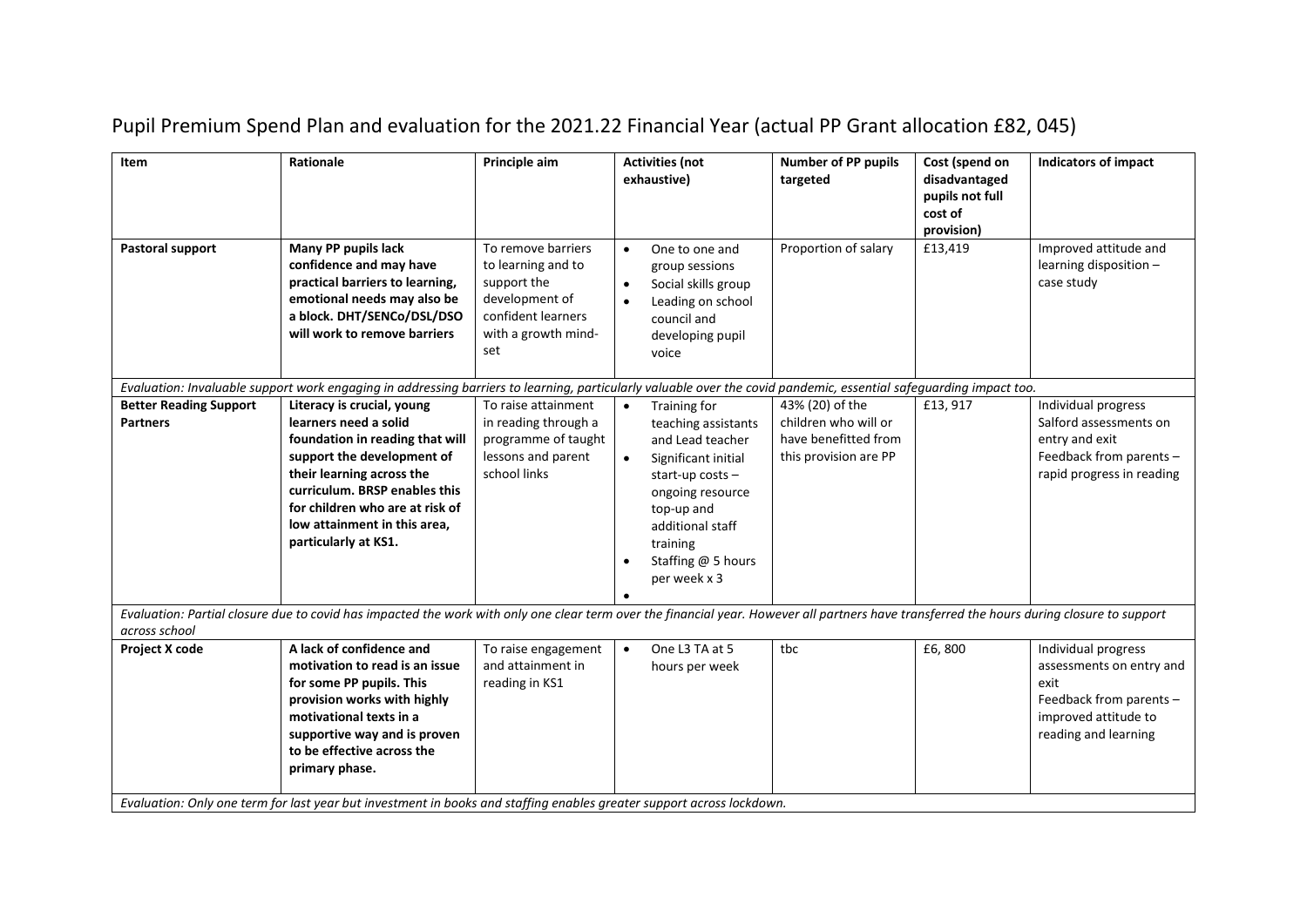| <b>Reading Eggs</b>                                                                                                                              | <b>Maintaining motivation</b><br>amongst younger learners<br>needs a range of texts and<br>activities. This programme<br>engages pupils - effective for<br>before school groups for KS1<br>and lower KS2, and for use at<br>home for all year groups from<br>1 to 6                                                                                                                                                                             | Improve attainment<br>and progress in<br>reading and phonic<br>knowledge across all<br>year groups                                                              | $\bullet$ | Subscription<br>Staffing is<br>voluntary<br>Daily sessions<br>before school for<br>target (PP) children             | All DA pupils                                                                                           | £1, 225 | Phonics assessments and<br>case studies<br>Disposition to reading,<br>engagement with<br>learning          |
|--------------------------------------------------------------------------------------------------------------------------------------------------|-------------------------------------------------------------------------------------------------------------------------------------------------------------------------------------------------------------------------------------------------------------------------------------------------------------------------------------------------------------------------------------------------------------------------------------------------|-----------------------------------------------------------------------------------------------------------------------------------------------------------------|-----------|---------------------------------------------------------------------------------------------------------------------|---------------------------------------------------------------------------------------------------------|---------|------------------------------------------------------------------------------------------------------------|
| Additional staffing in year<br>1                                                                                                                 | Evaluation: Helps with phonic knowledge - high scores in phonics check, PP pupils' attainment was good in year 2 Autumn term phonics check.<br>Children do not always make<br>the transition to KS1 from<br>Reception without a slowing<br>of the progress of their<br>learning. Staffing enables the<br>provision of more play based<br>learning<br>PP group need rapid progress<br>High outcomes at end of year 1<br>(re 93%, wr 93%, ma 93%) | To support transition<br>from EYFS to KS1 to<br>enable greater<br>progress in KS 1,<br>particularly of PP<br>group                                              | $\bullet$ | <b>Additional EY</b><br>qualified staff in<br>year 1 for term one<br>Phonics support in<br>groups and<br>provisions | All DA children                                                                                         | £18,606 | Good progress over KS1                                                                                     |
|                                                                                                                                                  | Evaluation: Valuable support offered through this post - year 1 made very good progress over Autumn term 21 and staffing has enabled greater support for 'catch-up' learning                                                                                                                                                                                                                                                                    |                                                                                                                                                                 |           |                                                                                                                     |                                                                                                         |         |                                                                                                            |
| <b>EMA teacher time on:</b><br>Induction of mid-<br>term entrants                                                                                | <b>Mobility among PP pupils</b><br>means that their schooling is<br>interrupted and progress is<br>slower. High quality induction<br>enables this.                                                                                                                                                                                                                                                                                              | To engage with<br>parents to enable<br>learning to take place<br>as soon as possible<br>for new arrivals and<br>to identify any<br>individual learning<br>needs |           | One day per week<br>set aside for this<br>work, including PP<br>children                                            | 5 children have joined<br>the school since<br>September                                                 | £24,558 | Successful model-<br>support quickly put in<br>place enabling good<br>progress from low<br>starting points |
| <b>Additional support</b><br>for the assessment<br>of provisions and the<br>development of<br><b>English for learners</b><br>in the early stages | <b>Many Pupil Premium learners</b><br>are in the early stages of<br><b>English acquisition and</b><br>intensive work can enable<br>rapid progress.                                                                                                                                                                                                                                                                                              | To maintain records<br>of individual<br>progress, assess and<br>develop programmes<br>of support                                                                | $\bullet$ | 0.5 day per week                                                                                                    | 5 mid-term entrants<br>have EAL and are PP<br>There are 42 PP<br>children with EAL<br>across the school |         | Pupil progress meetings<br>and strong progress data                                                        |
| Evaluation: Mobility remains high and well above average                                                                                         |                                                                                                                                                                                                                                                                                                                                                                                                                                                 |                                                                                                                                                                 |           |                                                                                                                     |                                                                                                         |         |                                                                                                            |
| <b>Supplementing Breakfast</b><br>and After School Club<br>places                                                                                | Some PP children may not<br>have access to extended day<br>offer without financial                                                                                                                                                                                                                                                                                                                                                              | Support for children<br>and families to<br>minimise                                                                                                             | $\bullet$ | Free and subsidised<br>places in out of<br>school hours                                                             |                                                                                                         | £5,000  | Disposition to learning<br>qualitative data                                                                |